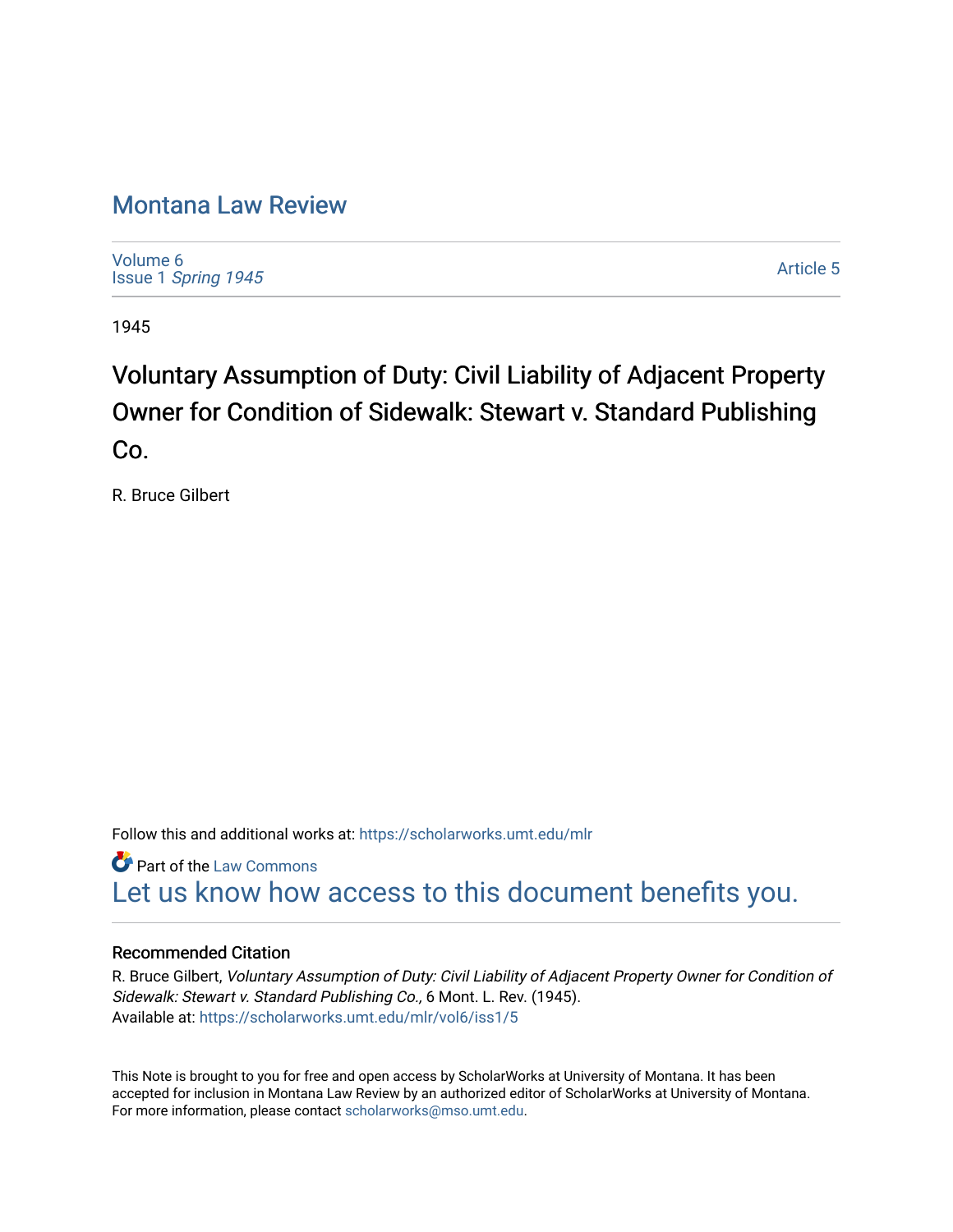#### **NOTE AND COMMENT**

51

No attempt has here been made to decide between the majority or New York rule and the minority or Minnesota rule, as a matter of policy and reason. The query is raised however, whether the Montana court would be free, if the case ever arises, to adopt the Restatement view. R. C. M. (1935) 7741 does not precisely cover the situation of a covenant to repair. If it is held to apply to that situation, would it also limit recovery in the case of common passageways, a dangerous concealed defect, or the other exceptions to the general rule mentioned at the first of this article ? While this may still be an open question, it is submitted that, even irrespective of the more widely accepted majority view, in the light of the California and Oklahoma cases under statutes identical or similar to ours our court could not consistently adopt the Restatement view. In this state the code offers the tenant relief from the harsh common law rule, and this relief is apparently exclusive. If a change is desired, it would seem to be for the legislature, not the judiciary, to bring it about.

Orville Gray.

#### **VOLUNTARY ASSUMPTION OF DUTY; CIVIL LIABILITY OF ADJACENT PROPERTY OWNER FOR CONDITION OF SIDEWALK. STEWART** v. **STANDARD PUBLISHING CO.'**

This was a case in which the plaintiff sought to recover damages for personal injuries suffered **by** her in a fall on a sidewalk adjacent to defendant's place of business as a result of the accumulation of ice and snow thereon. The sidewalk had been constructed **by** defendant and had been maintained **by** defendant since its construction. The sidewalk was defective in that the stones had become uneven so that water could collect and freeze. The ice was covered with a light fall of snow. Defendant had been in the practice of cleaning the sidewalk of ice and snow and employed janitors for this purpose. This was ordinarily done about **7:30** in the morning, but on the morning of the accident was not done until **10:00,** the accident occurring about **8:30** in the morning. The Montana Supreme Court, affirming the District Court, held that plaintiff should recover because the defendant had constructed the sidewalk, had assumed the duty of maintenance thereof, and had undertaken the duty of removing the accumulation of

**'(1936) 102** Mont. **43, 55 P. (2d) 694.**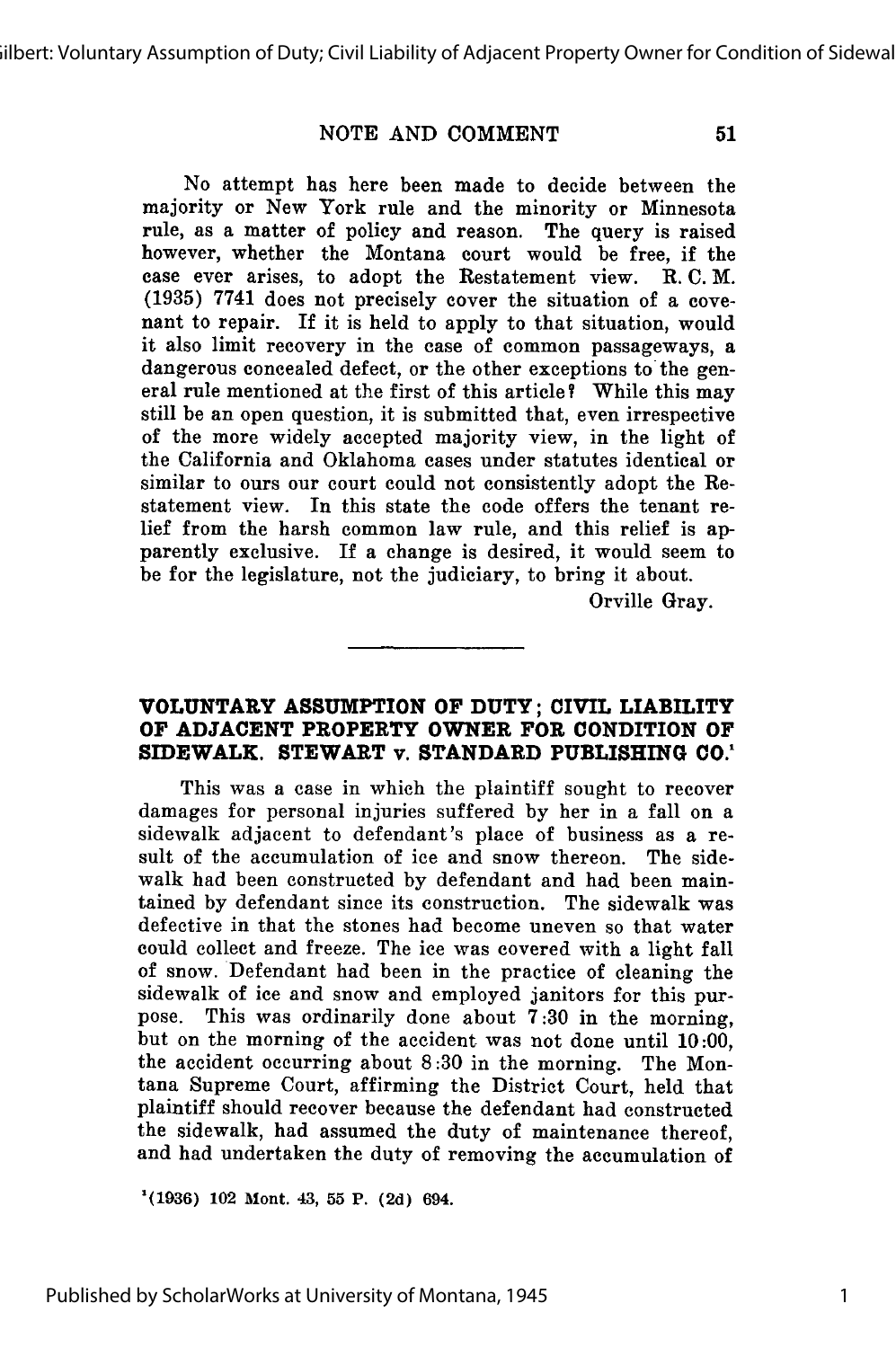52

#### MONTANA LAW REVIEW

ice and snow therefrom. This places the decision upon the doctrine of voluntary assumption of duty.

The history of the question of liability of adjacent property owners for defective sidewalks and accumulations of ice and snow thereon is a long and interesting one. Thus, said the Court:

"In this state the fee to the street is in the state. The city is but a trustee thereof (City of Butte v. Mikosowitz 39 Mont. 350, 120 P. 593); a sidewalk is but a part of the street (Kipp v. Davis-Daly Copper Co. 41 Mont. **509,** 110 P. 237, 21 Ann. Cas. 1372, 36 L. R. A. (N. S.) 666; Mitchell v. Thomas 91 Mont. 370, 8 P. (2d) 638). The city has the same control over, and duties with reference to, the sidewalk as it has respecting any other part of the street. 6 McQuillin on Municipal Corporations, 2796. Primarily the city is charged with the duty of keeping its streets, including the sidewalks, in a reasonably safe condition for travel.'"

Generally the city may delegate this duty to the abutting landowner by ordinance<sup>8</sup> but as the fee to the sidewalks of a city is in the city, at common law, and generally in the absence of a statute to the contrary, the abutting owner owes no duty to the travelling public to keep his premises free from ice and snow.' The mere fact that there is an ordinance is not enough to make the abutting landowner liable to the person injured.' It is uniformly held that an ordinance, which is penal in character, requiring abutting landowners to keep the sidewalks free from ice and snow, does not, in the absence of statute, relieve the municipality of this primary duty with respect to the safety of its public streets and does not impose a civil liability on the abutting landowner in favor of a third person injured by reason of its violation.' But where the injury is caused by the negligence of the abutting landowner in not removing ice and snow which creates a dangerous condition, then he is liable if he knows or should have known of the dangerous condition of the sidewalk. Thus in Childers v. Desehamps' where the de-

'Nord v. Butte Water Co. (1934) **96** Mont. **311, 30** P. **(2d) 809,** cited with approval in Headley v. Hammond **Bldg** Inc. (1934) **97** Mont. 243, **33** P. **(2d)** 574, and **in** the principal case. **\*R. C. M. 1935,** Sec. **5039.7.** City of Helena v. Kent **(1905) 32** Mont. **279, 80** P. **258,** 4 Ann. Cas. **235.** 'Childers v. Deschamps **(1930) 87** Mont. **505, 290** P. 261. *a4.* 'Hanley v. Fireproof **Bldg.** Co. **(1922) 107** Nebr. **505, 186 N.** W. 543, 24 **A. L.** R. **387; 13 R. C.** L. 415 and cases cited; 24 **A.** L. R. **387** and cases cited.

*7upra* note 4.

Á

2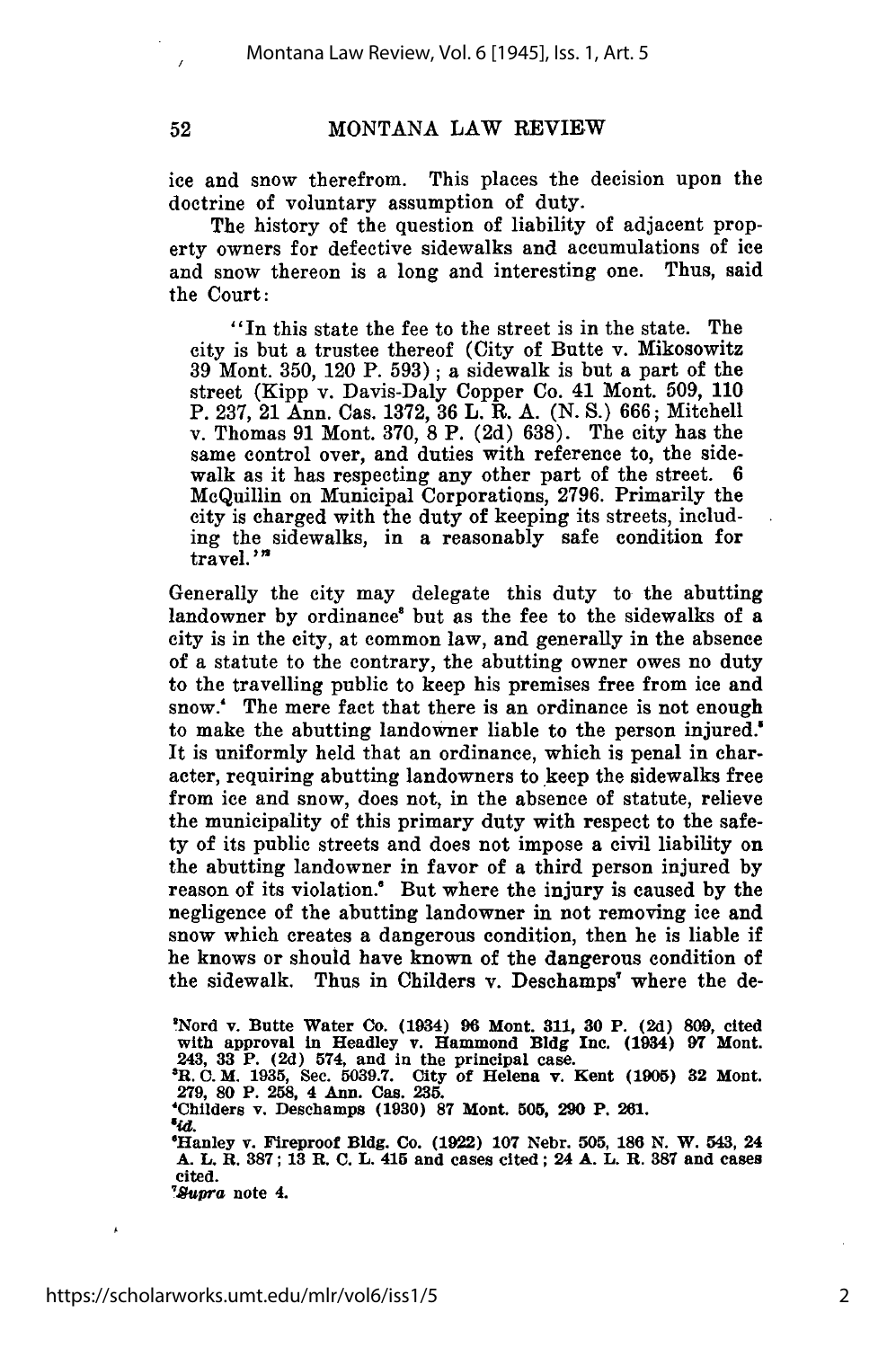#### NOTE AND COMMENT

fendants, abutting landowners, maintained a pipe or spout to convey water from the roof of their building to the ground, recovery was based on defendants' negligence in allowing the water pipe to become defective thus permitting water to fall on the sidewalk and form an icy condition there. It was shown in this case that the ice had been there for four or five dayslong enough to give notice.

In 1923<sup>8</sup> the legislature passed a law which was re-enacted in 1929' and which is now embodied in R. C. M. 1935, Sec. 5080.1. This section provided that

"No city or town in this state shall be liable in damages for any negligence or mis-management on its part, or for any negligence or mis-management on the part of any officer, agent, servant, or employee of such city or town in causing, permitting or allowing snow or ice to remain or accumulate on or in any road, street, alley, sidewalk, cross walk, public way, or gutter within said city or town."

This section of the Revised Codes relieves the city or town of all liability caused by negligence or failure to remove ice or snow. But it must be remembered that for this section to apply, the negligence or failure to so remove the ice and snow must be the proximate cause of the injury. Thus in Bensley v. Miles City,"° where the gravamen of the complaint in a personal injury action against the city was its negligence in permitting the obstruction of a sidewalk compelling the plaintiff to go into the street where she fell on an accumulation of ice and snow, the court, through Mr. Justice Galen, held the defendant city could not rely upon this section. Massachusetts has a similar statute." The Massachusetts court has interpreted this statute as not applicable to abutting property owners."

Taking up the principal case once more we find that the Montana Supreme Court based its decision upon the voluntary assumption by the defendant of the duty of cleaning the walk. To use the words of the Court:

"Here the defendant constructed the sidewalk, assumed the duty of maintaining it, and in particular undertook the duty of removing accumulations of ice and snow

**'Ch. 45,** Sec. **1, LAWS OF MONTANA 1923. 'Ch. 132,** Sec. **1, LAWS OF MONTANA 1929. '0(1932) 91 Mont. 561, 9 P. (2d) 168. 'Ann.** Laws of Mass. vol. **3, Ch. 84, Sec. 17. 'Shipley v. Proctor (1901) 177** Mass. **498, 59 N. E. 119,** cited in notes, **51 L. R. A. (N. S.) 310, 34 A. L. R. 410, 420.**

Published by ScholarWorks at University of Montana, 1945

53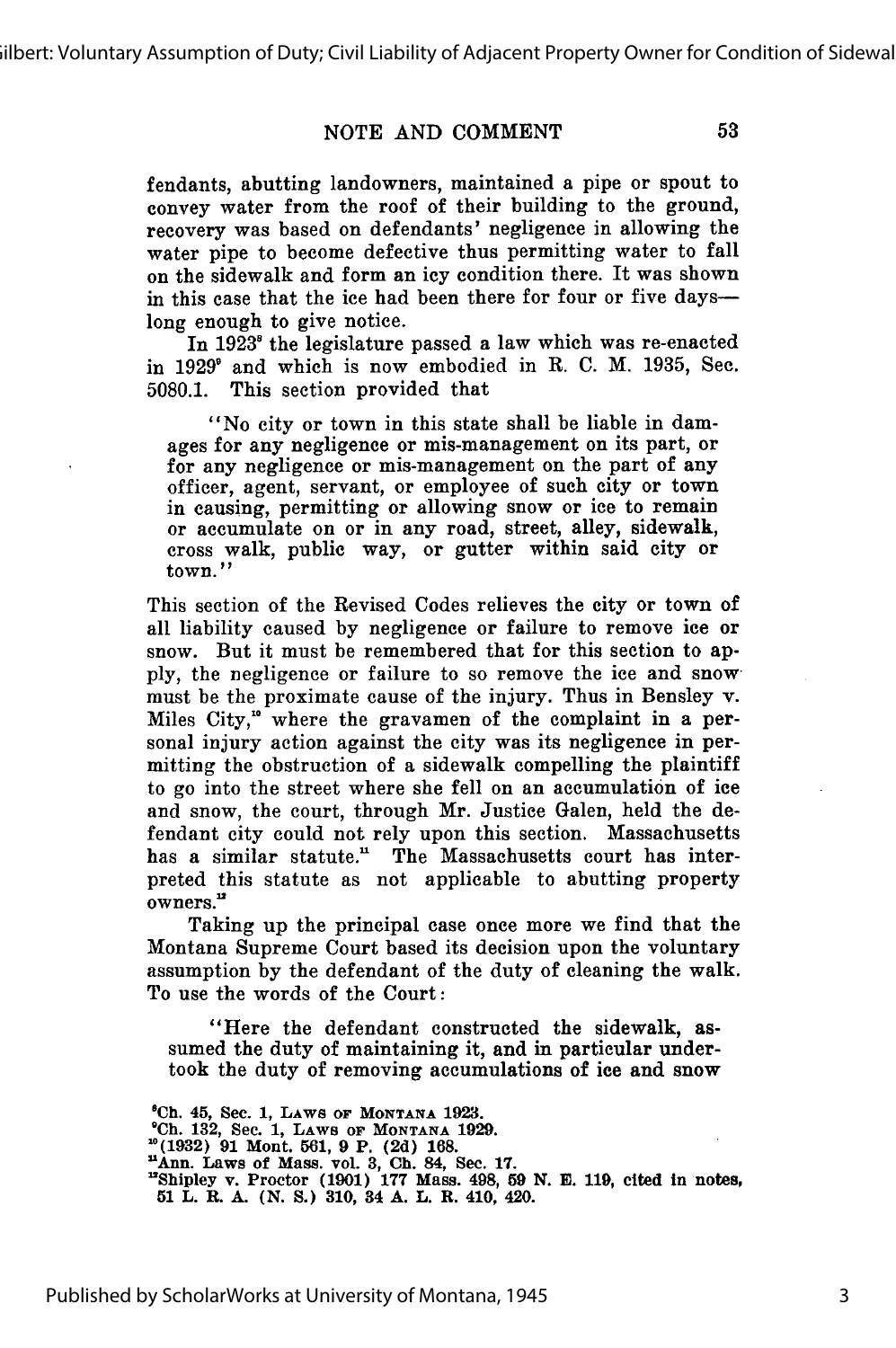54

#### MONTANA LAW REVIEW

from it. We think that the defendant, under the facts in this case, was liable to the plaintiff under the rule mentioned supra."<sup>223</sup>

The rule mentioned in the above excerpt was taken from Corpus Juris" and is stated as follows:

"The governing rule is that, where a person undertakes to do an act or discharge a duty by which the conduct of another may be properly regulated and governed, he is bound to perform it in such a manner that those who are rightfully led to a course of conduct or action on the faith that the act or duty will be duly and properly performed shall not suffer loss or injury by reason of negligent failure so to perform it,  $\ldots$ .

The rule as stated is a well known rule of law and has been applied in many cases,<sup>15</sup> has been adopted by the RESTATEMENT,<sup>16</sup> and has been stated by many text-writers." But in order that this rule of law be applicable, it must be shown that at the time of the accident the defendant had assumed the duty and further that the plaintiff relied upon this assumption of duty by the defendant, but there must be a reliance thereon by the plaintiff. This is shown by the wording of the rule as given in Corpus Juris<sup>18</sup> "... He is bound to perform it in such a manner that those who are rightfully led to a course of conduct or action on the faith that the act or duty will be duly and properly performed shall not suffer loss or injury by reason of negligent failure so to perform it," and in PROSSER<sup>16</sup> "In many cases the

*"Supra* note **1,** 102 Mont. at **p. 51, 55** P. (2d) at **p.** 696.

*" 4 Negligence,* 45 C. J. p. 650.

'Cummings v. Henninger (1925) 28 Ariz. 207, 236 P. 701, 41 **A.** L. **R.** 207; O'Brien v. American Bridge Co. (1910) 110 Minn. 364, **125** N. W. 1012, 32 L. R. A. (N. S.) 980, 136 Am. St. Rep. 503, and cases cited; Harriman v. New York, C. & St. L. R. Co. (1930) **253** N.Y. 398, 171 N. E. 686.

"TORTS, See. 325, **FAILURE TO PERFORM GRATUITOUS UNDERTAKING TO** PER-**FORM SERVICEs:** One who gratuitously undertakes with another to do an act or to render services which he should recognize as necessary to the other's bodily safety and thereby leads the other in reasonable reliance upon the performance of such undertaking

- (a) to refrain from himself taking the necessary steps to secure his safety or from securing the then available protective action **by**
- third persons, or **(b)** to enter into a course of conduct which is dangerous unless the undertaking is carried out, is subject to liability to the other for bodily harm resulting from the actor's failure to exercise reasonable care to carry out his undertaking.

'PRossmt, TORTS, (1941) **p. 196;** 2 **WHARTON, NEGLIGENCE,** (2nd ed. 1878) **p. 365;** 1 **STREET, FOUNDATIONS OF LEGAL LIABILITY,** (1906) p. **187.**

*"Supra* note 14.

*"Supra* note **17.**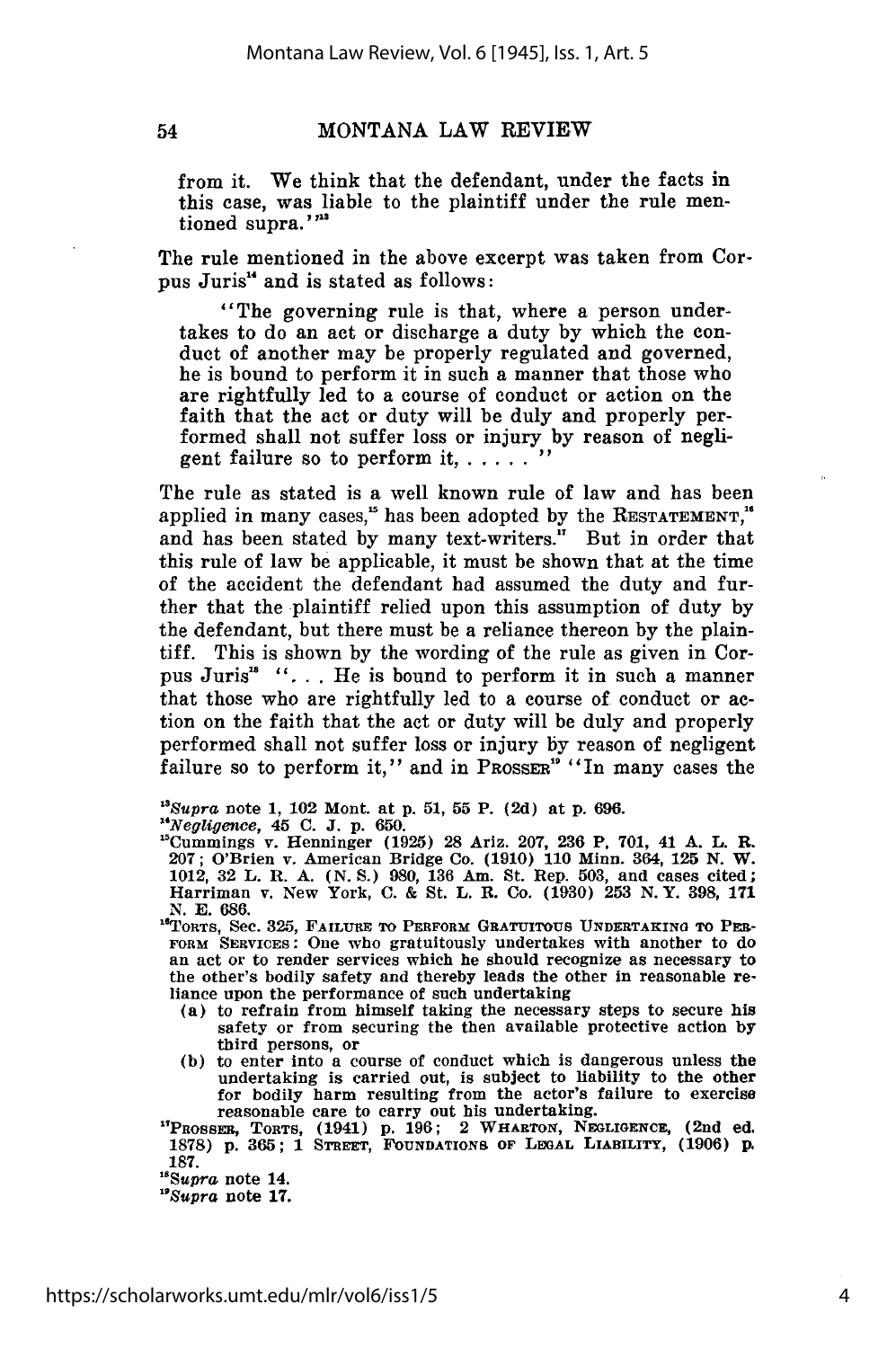#### NOTE AND COMMENT

55

court has laid stress upon the fact that the plaintiff has relied on the conduct of the defendant to his damage and has indicated that this is essential to liability" (Citing Cases). In the report of the case the Montana Supreme Court never mentioned or even considered the question as to whether or not the plaintiff relied upon the assumption of duty by the defendant. The accident occurred about 8:30 in the morning. It must have been light at this time. The plaintiff could have seen that the light covering of snow had not been removed. She should have known that the duty which defendant had allegedly assumed had not been performed. There could have been no reliance here. In Cummings v. Henninger<sup>®</sup> cited by the Court in support of the rule in the principal case, the defendant had constructed a board sidewalk and had gratuitously assumed the duty of repairing it. Later the defendant negligently repaired it, as a result of which plaintiff was injured. The court held for the plaintiff stating the rule of the principal case. But in the Arizona case there was reliance by the plaintiff upon the assumption of duty by the defendant. So also in Dapolito v. Morrison," where defendant landlord was held liable having gratuitously made repairs but so negligently that tenant was injured, he having placed full reliance thereon; and in Kirschenbaum v. General Outdoor Advertising Co." the same rule was followed where defendant gratuitously and negligently assumed a duty to repair upon which the plaintiff relied." But in Kuchynsky v. Ukryn" where landlord repaired a staircase and the tenant was injured thereon, the court held for defendant landlord because there was no reliance upon the landlords assumption of duty.

In conclusion, it may be said that at common law there was no liability on an abutting property owner for failure to remove ice and snow from his adjacent sidewalk, and that ordinances penal in character requiring such removal were not construed as imposing civil liability upon the property owner, but only as in aid of the city in its fulfillment of its duty. The abolition in Montana of the liability of cities and towns for accumulation of ice and snow on sidewalks would appear to leave the liability of adjacent property owners untouched, and since the prevailing American rule is that voluntary assumption of a duty entails liability only where the other party re-

**"**<br>(1925) 28 Ariz. 207, 226 D. 701, 41 A. T. D. 2007. **"**(1938) 166 Misc. 849, 2 N. Y. S. (2d) 765.<br>**"**(1932) 258 N. Y. 489, 180 N. E. 245, 84 A. L. R. 645. **"See aupra notes 14, 15, and 17 for cases in accord. (1938) 89 N. H. 400, 200 A. 416.**